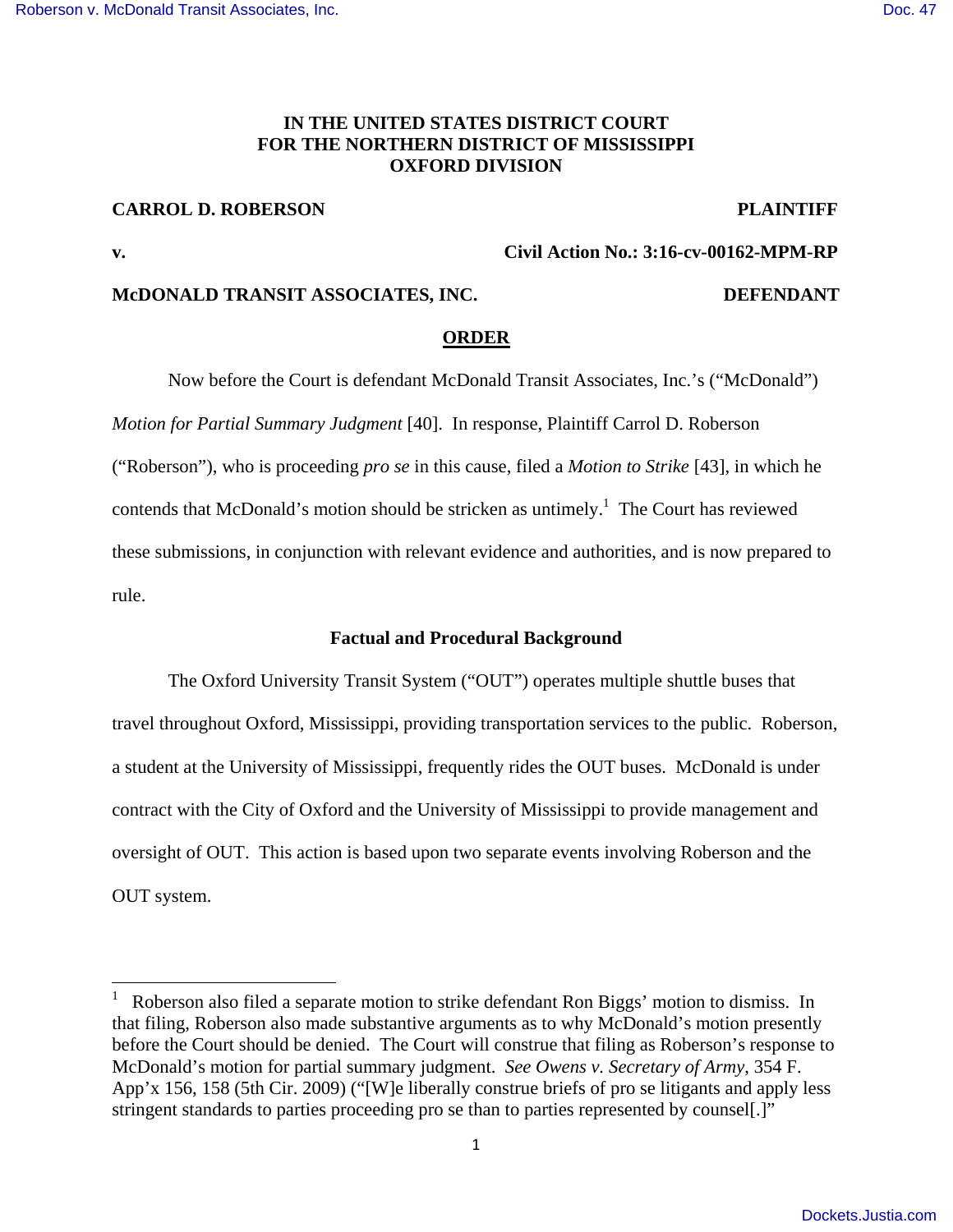The first alleged incident occurred on July 30, 2013. Roberson alleges that while he was attempting to board an OUT bus, the bus driver—Calvin Hill ("Hill")—"slammed the bus doors against [him] seizing him between the doors and then quickly opened the doors causing [him] to fall upon the steps[.]" Roberson alleges that he "suffered spinal trauma, cuts, and bruises." Roberson states that prior to this incident, he had submitted several complaints to Ron Biggs the Vice President of McDonald and Hill's supervisor—concerning traffic violations that Hill had committed. On July 28, 2014, Roberson filed his complaint in this Court against McDonald, alleging that it was liable for the negligence of Hill.

 Despite the pendency of that suit, Roberson continued to utilize the OUT system and alleges that on March 26, 2015, he "was riding as a passenger aboard an OUT bus . . . when he was tripped and kicked several times by an intoxicated passenger who then got off the bus and ran away." Roberson avers that he again suffered spinal trauma, cuts, and bruises, and was required to undergo two spinal surgeries as a result of the July 30, 2013 incident combined with the March 26, 2015 incident.

 On June 2, 2016, Roberson filed a motion to voluntarily dismiss without prejudice his initial lawsuit pending in this Court. Senior Judge Biggers, the presiding judge in that case, granted Roberson's request, and the suit was dismissed without prejudice. Shortly thereafter, on July 20, 2016, Roberson filed the present action, in which he sets forth largely the same facts concerning the July 2013 incident but added allegations concerning the March 2015 incident. In his complaint, he asserts that McDonald is vicariously responsible for both incidents and requests judgment in the amount of \$200,000, together with interests and costs.<sup>2</sup>

<sup>2</sup> Because Roberson is a Mississippi citizen and McDonald is a Texas corporation with its principal place of business in Texas, diversity jurisdiction is proper in this Court.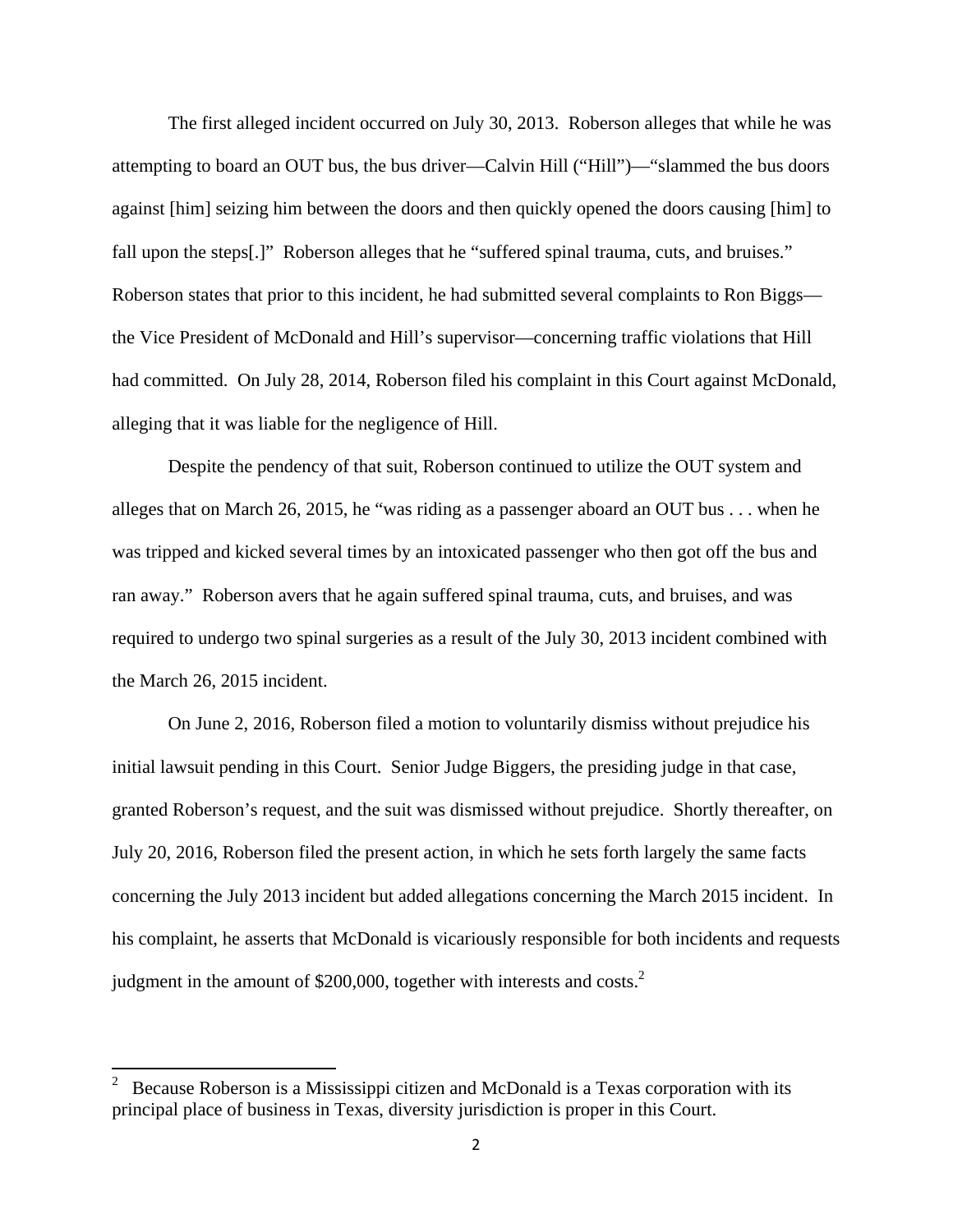On February 15, 2017, Roberson filed an amended complaint, adding Ron Biggs and Oxford Transit Management, Inc. ("OTM") as defendants. As alleged by Roberson, Biggs served as a corporate executive for OTM, which is a subsidiary of McDonald and was directly responsible for oversight of OUT. Thus, Roberson now contends that Biggs, OTM, and McDonald should be held liable for his injuries.

 In addition to the action pending in this Court, Roberson also filed a complaint in the County Court for the Third Judicial District of Lafayette County on July 25, 2016—just days after he filed the present action in this Court. In the state court action, Roberson named only Calvin Hill—the bus driver who allegedly caused his injuries—as a defendant. Additionally, Roberson's complaint in that action was based upon only the "first event" described above—that is, the incident involving Hill allegedly slamming the bus doors on him and causing him to fall. That action proceeded to trial, and a jury ultimately returned a verdict in favor of Hill, finding that he was not negligent and awarding Roberson no damages.

 In the present motion, McDonald asserts that Roberson is precluded from re-litigating the "first event" in this action under the doctrine of res judicata. In response, Roberson filed a motion to strike, averring that the motion should be stricken as untimely since it was filed after the deadline for dispositive motions set forth in the Court's case management order. For the reasons set forth below, the Court finds that McDonald's motion is well-taken and that summary judgment should be partially granted. Additionally, it finds that Roberson's motion to strike should be denied.

#### **Summary Judgment Standard**

Summary judgment is proper "if the movant shows that there is no genuine dispute as to any material fact and the movant is entitled to judgment as a matter of law." FED. R. CIV. P.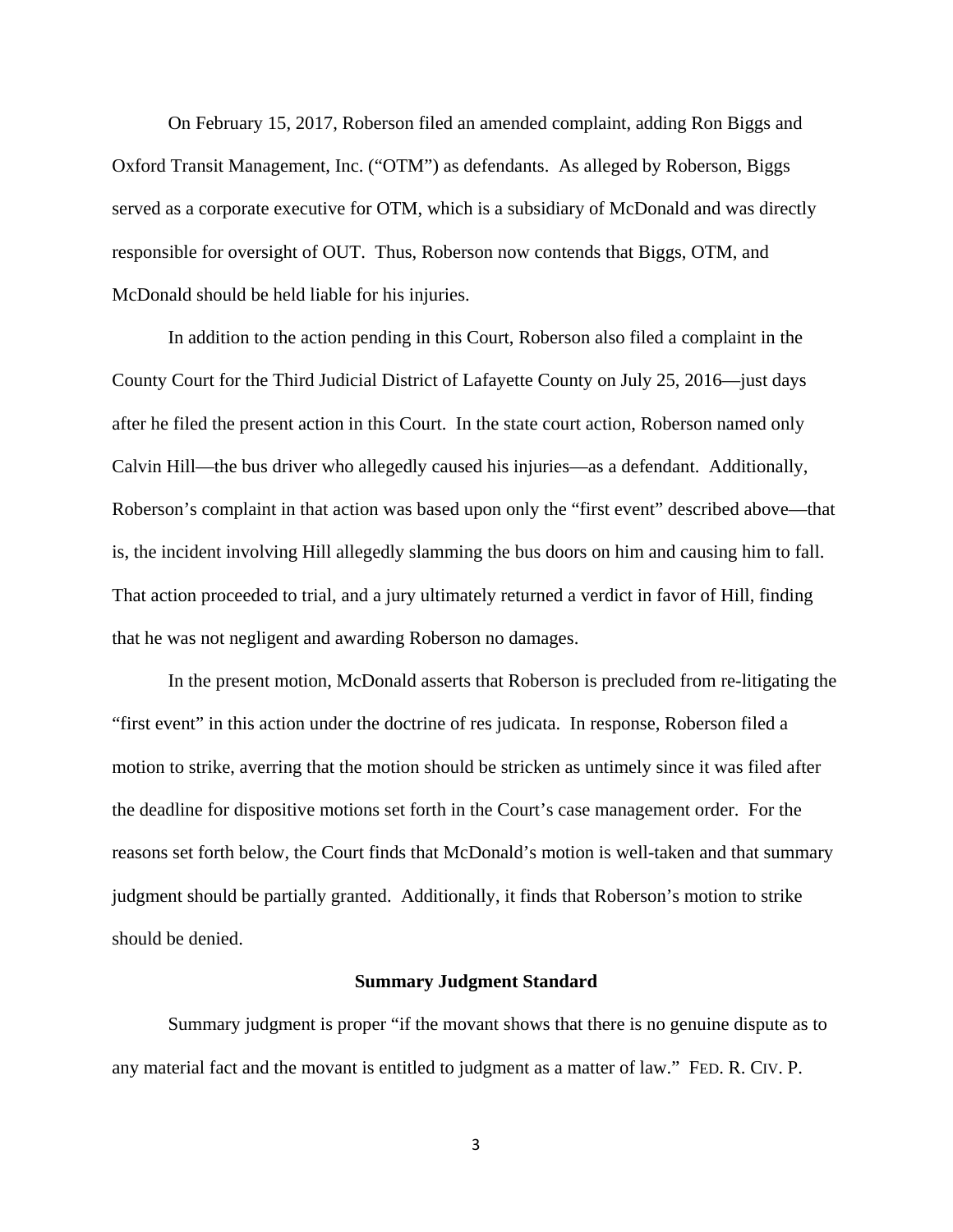56(a). A genuine dispute of material fact exists "if the evidence is such that a reasonable jury could return a verdict for the nonmoving party." *Anderson v. Liberty Lobby, Inc.*, 477 U.S. 242, 248, 106 S.Ct. 2505, 91 L.Ed.2d 202 (1986). At the summary judgment stage, the court must "draw all reasonable inferences in favor of the nonmoving party, and it may not make credibility determinations or weigh the evidence." *Reeves v. Sanderson Plumbing Prods.*, 530 U.S. 133, 150, 120 S.Ct. 2097, 147 L.Ed.2d 105 (2000). Once the moving party shows there is no genuine dispute as to any material fact, the nonmoving party "must come forward with specific facts showing a genuine factual issue for trial." *Harris ex rel. Harris v. Pontotoc Cty. Sch. Dist.*, 635 F.3d 685, 690 (5th Cir. 2011). "[A] party cannot defeat summary judgment with conclusory allegations, unsubstantiated assertions, or 'only a scintilla of evidence.'" *Turner v. Baylor Richardson Med. Ctr.*, 476 F.3d 337, 343 (5th Cir. 2007) (quoting *Little v. Liquid Air Corp.*, 37 F.3d 1069, 1075 (5th Cir. 1994)). "If the nonmoving party fails to meet this burden, the motion for summary judgment must be granted." *Little*, 37 F.3d at 1075.

#### **Discussion**

 As set forth above, McDonald avers that the doctrine of res judicata bars Roberson from re-litigating in this Court his negligence claim against Hill as it pertains to the "first event" alleged in the complaint. The Fifth Circuit has provided that "[t]o determine the preclusive effect of a state court judgment in a federal action, 'federal courts must apply the law of the state from which the judgment emerged.'" *Black v. N. Panola Sch. Dist.*, 461 F.3d 584, 588 (5th Cir. 2006) (quoting *Amica Mut. Ins. Co. v. Moak*, 55 F.3d 1093, 1096-97 (5th Cir. 1995)). Consequently, the Court will apply Mississippi res judicata principles in order to determine whether Roberson is precluded from litigating his claim in the present action.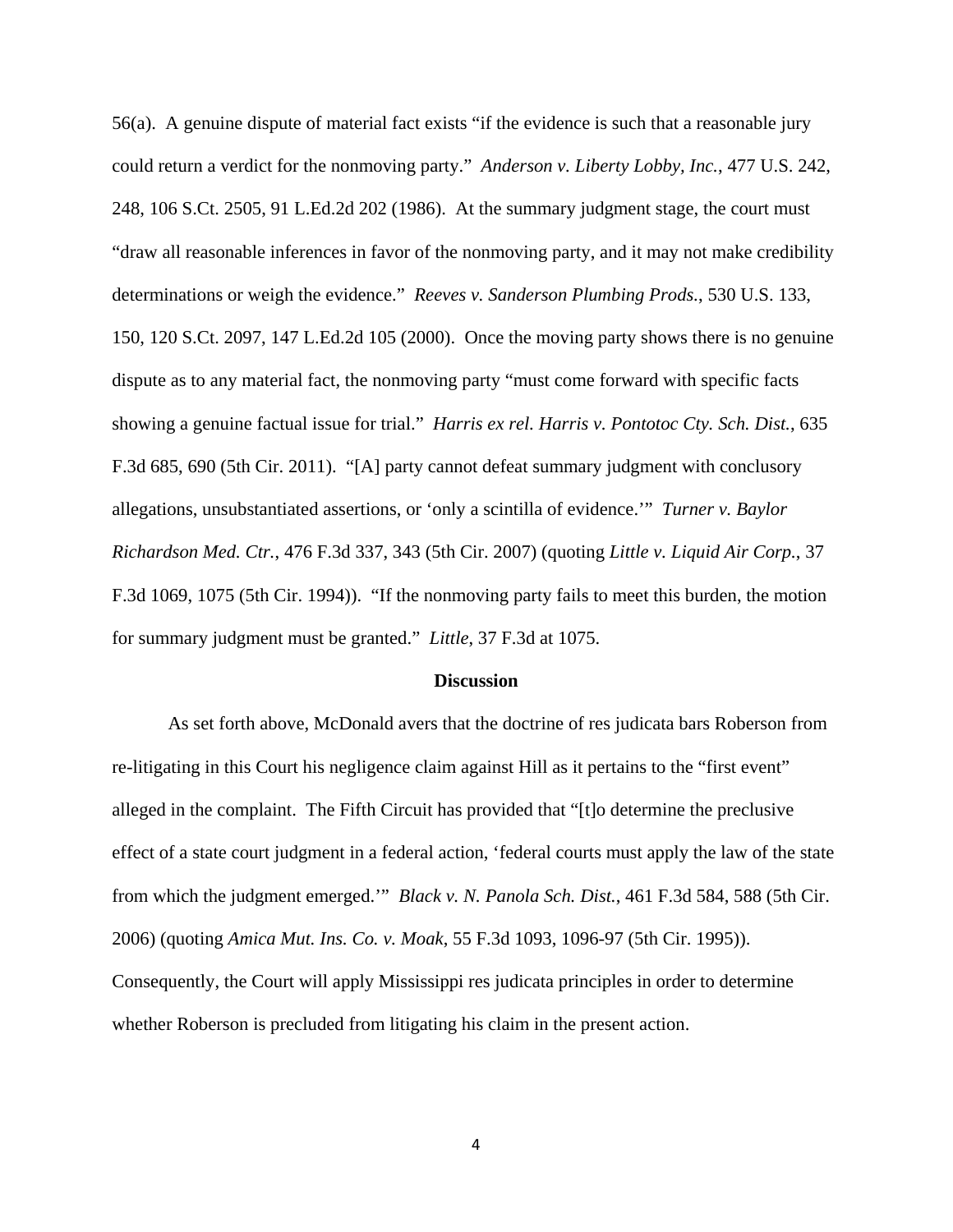Under Mississippi law, "[t]he doctrine of res judicata bars parties from litigating claims 'within the scope of the judgment' in a prior action." *Hill v. Carroll Cty.*, 17 So.3d 1081, 1084 (Miss. 2009) (quoting *Anderson v. LaVere*, 895 So.2d 828, 832 (Miss. 2004)). The doctrine is one of public policy "designed to avoid the expense and vexation attending multiple lawsuits, conserve judicial resources, and foster reliance on judicial action by minimizing the possibilities of inconsistent decisions." *Id.* (quoting *Harrison v. Chandler-Sampson Ins., Inc.*, 891 So.2d 224, 232 (Miss. 2005)).

 "[T]he doctrine of res judicata requires four identities to be present before it applies: (1) identity of the subject matter of the action; (2) identity of the cause of action; (3) identity of the parties to the cause of action; and (4) identity of the quality or character of a person against whom the claim is made." *Id.* (citing *Harrison*, 891 So.2d at 232). "If these four identities are present, the parties will be prevented from relitigating all issues tried in the prior lawsuit, as well as all matters which should have been litigated and decided in the prior suit." *Anderson*, 895 So.2d at 832 (citing *Pray v. Hewitt*, 179 So.2d 842, 844 (Miss. 1965)) (additional citation omitted).

 The Mississippi Supreme Court has referred to the first identity—the subject matter of the action—as "identity in the thing sued for" or "the substance of the lawsuit." *Hill*, 17 So.3d at 1085 (citations omitted). The subject matter presented by Roberson in the present action and the state court action is the same. Both suits pertain to Roberson's alleged incidents with the OUT system—specifically, Hill allegedly closing the bus doors on him. The first identity is satisfied.

 The second identity requires the plaintiff's cause of action in both actions to be the same. The Mississippi Supreme Court has defined "cause of action" as "the underlying facts and circumstances upon which a claim has been brought." *Id.* (citing *Black v. City of Tupelo*, 853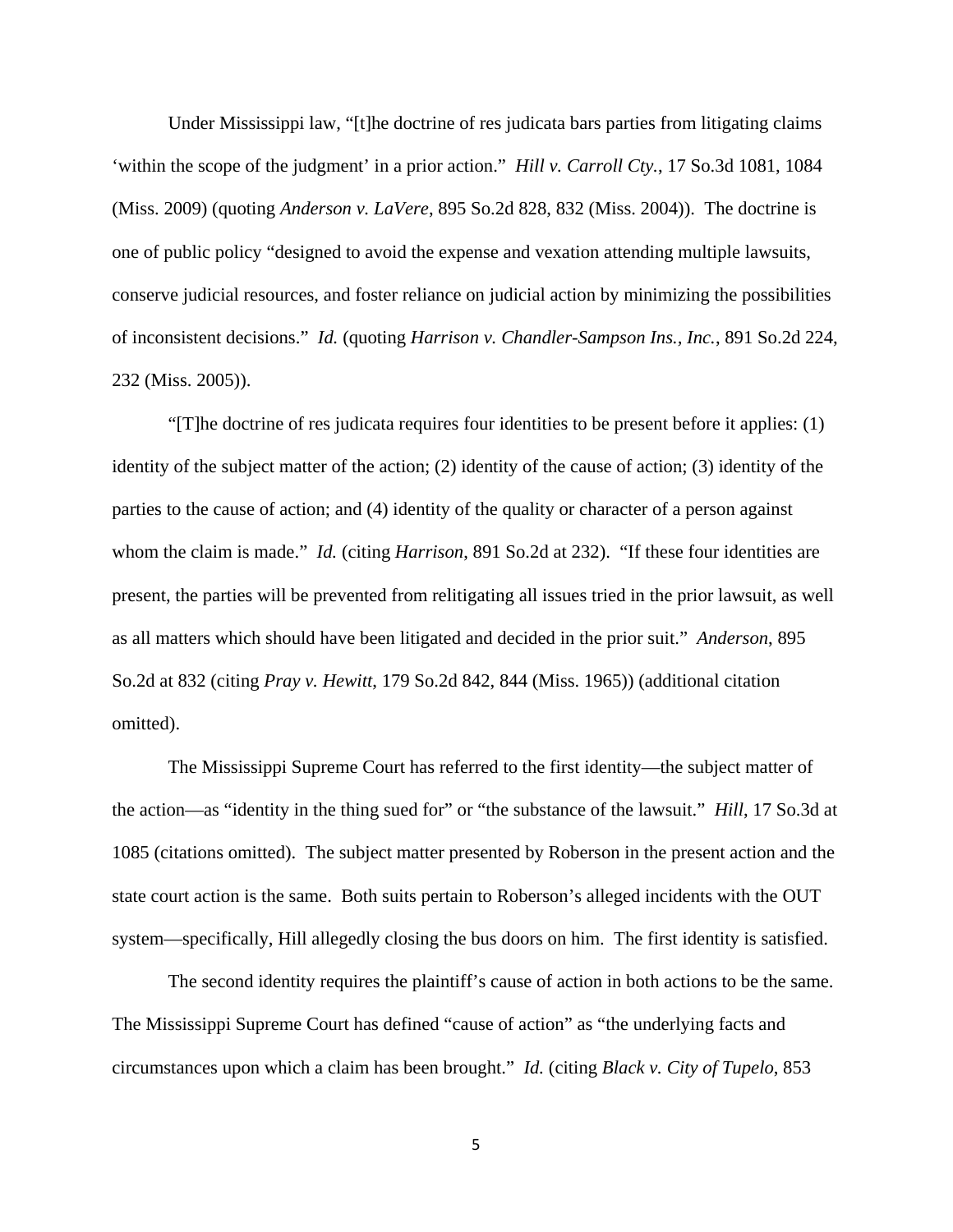So.2d 1221, 1225 (Miss. 2003)). This requirement is also satisfied here. In both suits, Roberson alleges that Hill's negligence in closing the door on him caused his injuries. In fact, the language contained within his state court complaint is nearly identical to the allegations regarding the "first event" in his amended complaint in this Court. This requirement is satisfied.

 Next, there must be identity of the parties. However, "[t]o satisfy the identity of parties element, strict identity of the parties is not necessary. A non-party defendant can assert res judicata so long as it is in 'privity' with a named defendant." *Id.* (quoting *Harrison*, 891 So.2d at 236). In this context, "privity" is a "broad concept, which requires us to look to the surrounding circumstances to determine whether claim preclusion is justified." *Little v. V & G Welding Supply, Inc.*, 704 So.2d 1336, 1339 (Miss. 1997). In the Court's view, this requirement is also satisfied. In the state court action, Roberson named Hill as the sole defendant. He named McDonald, OTM, and Biggs, as defendants in this action. Hill is employed by OUT, which has a contractual relationship with both McDonald and OTM; moreover, Hill is one of Biggs' subordinates. Thus, the defendants in this action have a clear connection with Hill—the sole defendant in the state court action. Taking into account the surrounding circumstances of the case, the Court finds that this requirement is satisfied, despite the absence of strict identity.

 Finally, there must be identity of the quality and character of a person against whom the claim is made. Frankly, Mississippi law does not provide a clear explanation of this requirement. *See Hill*, 17 So.3d at 1087 ("[T]his Court has not explicitly defined the identity of the quality or character of a person against whom the claim is made[.]").In practice, this requirement is often conflated with the third requirement. *See, e.g., City of Tupelo*, 853 So.2d at 1225 (specifically stating that four identities must be satisfied but treating the fourth identity as a coextensive part of the third identity); *Taylor v. Taylor*, 835 So.2d 60, 65 (Miss. 2003) (noting four identities but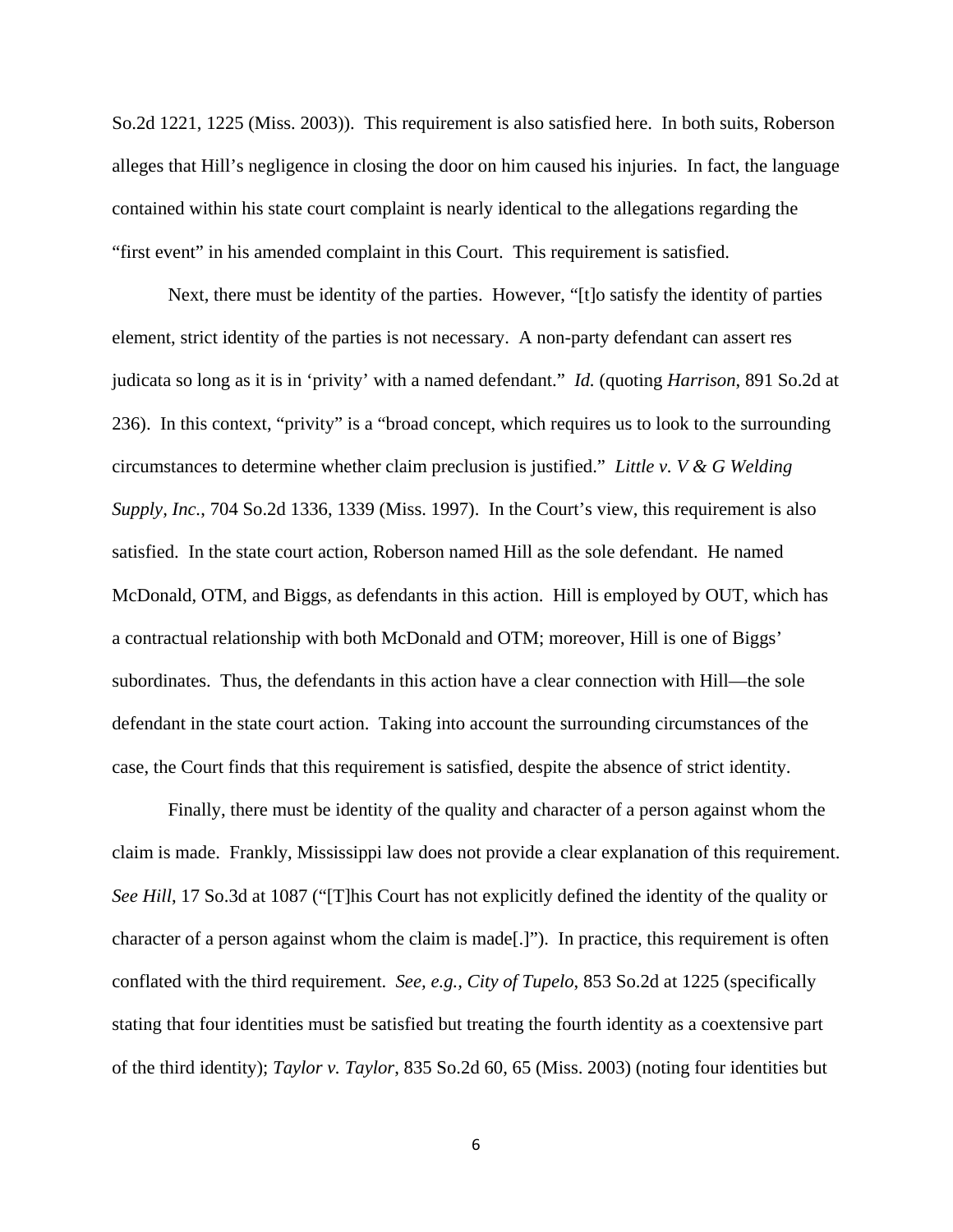discussing only identity of the parties and cause of action).<sup>3</sup> Roberson's present action is essentially against the company responsible for supervising his employer and his direct superior. The Court finds that this is sufficient to satisfy this requirement.

 Relying on this analysis, the Court finds that each of the four required identities is satisfied. "Under the Mississippi law of res judicata, once the four identities are established, any claims that could have been brought in the prior action are barred." *N. Panola Sch. Dist.*, 461 F.3d at 592 (citing *Anderson*, 895 So.2d at 832-33). The only distinction between Roberson's claims in the present action and his state court action is that he now claims that the defendants named in this action are vicariously liable for Hill's conduct. However, his allegations regarding Hill's conduct have not changed. Thus, to succeed in the present action, Roberson would be required to prove the same facts that he attempted to prove in the state court action. This type of re-litigation should not be permitted and, in the Court's view, is exactly the type of litigation that the doctrine of res judicata seeks to prevent. Roberson was given a full and fair opportunity in state court to prove that Hill was negligent. Unfortunately for him, his attempt to persuade a jury was unsuccessful. However, he should not now be permitted to re-litigate the same facts simply because he named different defendants. Therefore, the Court finds that he is barred from relitigating his negligence claims against Hill arising from the "first event." Summary judgment will be granted on that point.

<sup>3</sup> *See* Miller, Campbell, Jackson, *Encyclopedia of Mississippi Law*, § 14:4 ("Curiously, the court's decisions stress only two of these criteria—the identity of the parties and the identity of the cause of action (claim)—as necessary. The other two identities—subject matter and the quality or character of the person against whom the claim is made—have either not been considered or are discussed in relation to the identity of the claim or identity of the parties respectively. The court always finds that whether there is an identity of claim, there is an identity of subject matter, and generally, where there is an identity of parties in consecutive litigation, there is an identity of the quality or character of the person against whom the claim is made.").